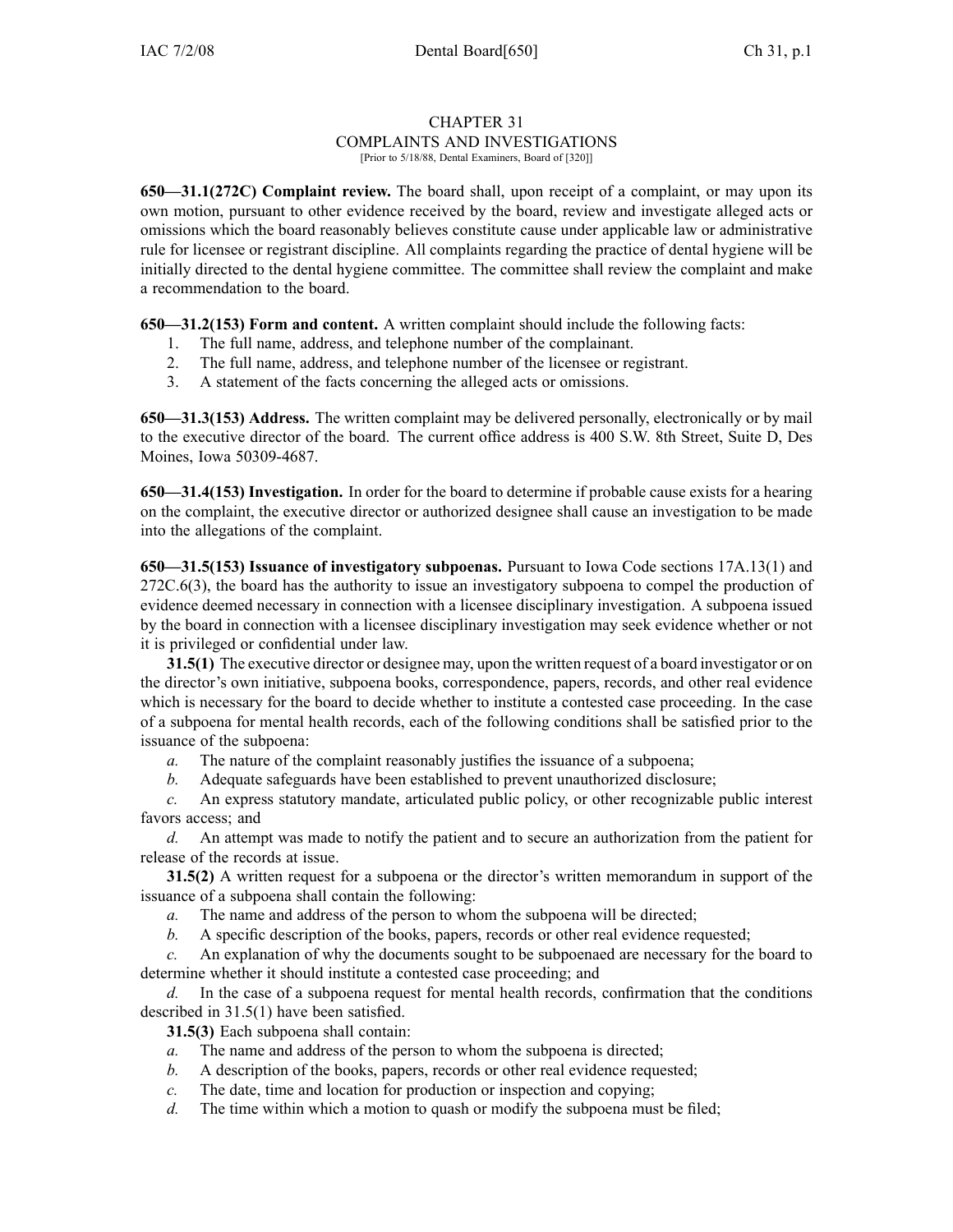*e.* The signature, address and telephone number of the executive director or designee;

*f.* The date of issuance; and

*g.* A return of service attached to the subpoena.

**31.5(4)** Any person who is aggrieved or adversely affected by compliance with the subpoena must, within 14 days after service of the subpoena, or before the time specified for compliance if such time is less than 14 days, file with the board <sup>a</sup> motion to quash or modify the subpoena. The motion shall describe the legal reasons why the subpoena should be quashed or modified, and may be accompanied by legal briefs or factual affidavits.

**31.5(5)** Upon receipt of <sup>a</sup> timely motion to quash or modify <sup>a</sup> subpoena, the board may reques<sup>t</sup> an administrative law judge to hold <sup>a</sup> hearing and issue <sup>a</sup> decision, or the board may conduct <sup>a</sup> hearing and issue <sup>a</sup> decision. Oral argumen<sup>t</sup> may be scheduled at the discretion of the board or the administrative law judge. The administrative law judge or the board may quash or modify the subpoena, deny the motion, or issue an appropriate protective order.

**31.5(6)** A person aggrieved by <sup>a</sup> ruling of an administrative law judge who desires to challenge that ruling must appeal the ruling to the board by serving on the executive director, either in person or by certified mail, <sup>a</sup> notice of appeal within ten days after service of the decision of the administrative law judge.

**31.5(7)** If the person contesting the subpoena is not the person under investigation, the board's decision is final for purposes of judicial review. If the person contesting the subpoena is the person under investigation, the board's decision is not final for purposes of judicial review until either the person is notified the investigation has been concluded with no formal action, or there is <sup>a</sup> final decision in the contested case.

**650—31.6(153) Board appearances.** The board may reques<sup>t</sup> <sup>a</sup> licensee or registrant to appear before the board to discuss <sup>a</sup> pending investigation. By electing to participate in the board appearance, the licensee or registrant waives any objection to <sup>a</sup> board member's both participating in the appearance and later participating as <sup>a</sup> decision maker in <sup>a</sup> contested case proceeding on the grounds of <sup>a</sup> personal investigation and <sup>a</sup> combination of investigative and adjudicative functions. If the executive director participates in the appearance, the licensee or registrant further waives any objection to having the executive director assist the board in the contested case proceeding.

**650—31.7(153) Peer review.** A complaint may be assigned to <sup>a</sup> peer review committee for review, investigation and report.

**31.7(1)** The board shall determine which peer review committee will review <sup>a</sup> case involving <sup>a</sup> dentist or dental assistant and what complaints or other matters shall be referred to <sup>a</sup> peer review committee for investigation, review, and repor<sup>t</sup> to the board. The board may use the peer review committee system organized under the dental care programs council of the Iowa dental association, <sup>a</sup> peer review committee system organized by the Iowa dental assistants association, or <sup>a</sup> specifically constituted peer review committee designated by the board for matters involving dentists or dental assistants.

**31.7(2)** The dental hygiene committee shall determine which peer review committee will review <sup>a</sup> case involving <sup>a</sup> dental hygienist and what complaints or other matters shall be referred to <sup>a</sup> peer review committee for investigation, review, and repor<sup>t</sup> to the dental hygiene committee. The dental hygiene committee may use the peer review system organized under the ethics committee of the Iowa dental hygienists' association or <sup>a</sup> specifically constituted peer review committee designated by the dental hygiene committee for matters involving dental hygienists.

**31.7(3)** The Iowa dental association, the Iowa dental hygienists' association and the Iowa dental assistants association shall register yearly and keep current their peer review systems with the board. Peer review committee members shall be registered with the board when appointed.

**31.7(4)** Members of the peer review committees shall not be liable for acts, omissions or decisions made in connection with service on the peer review committee. However, immunity from civil liability shall not apply if the act is done with malice.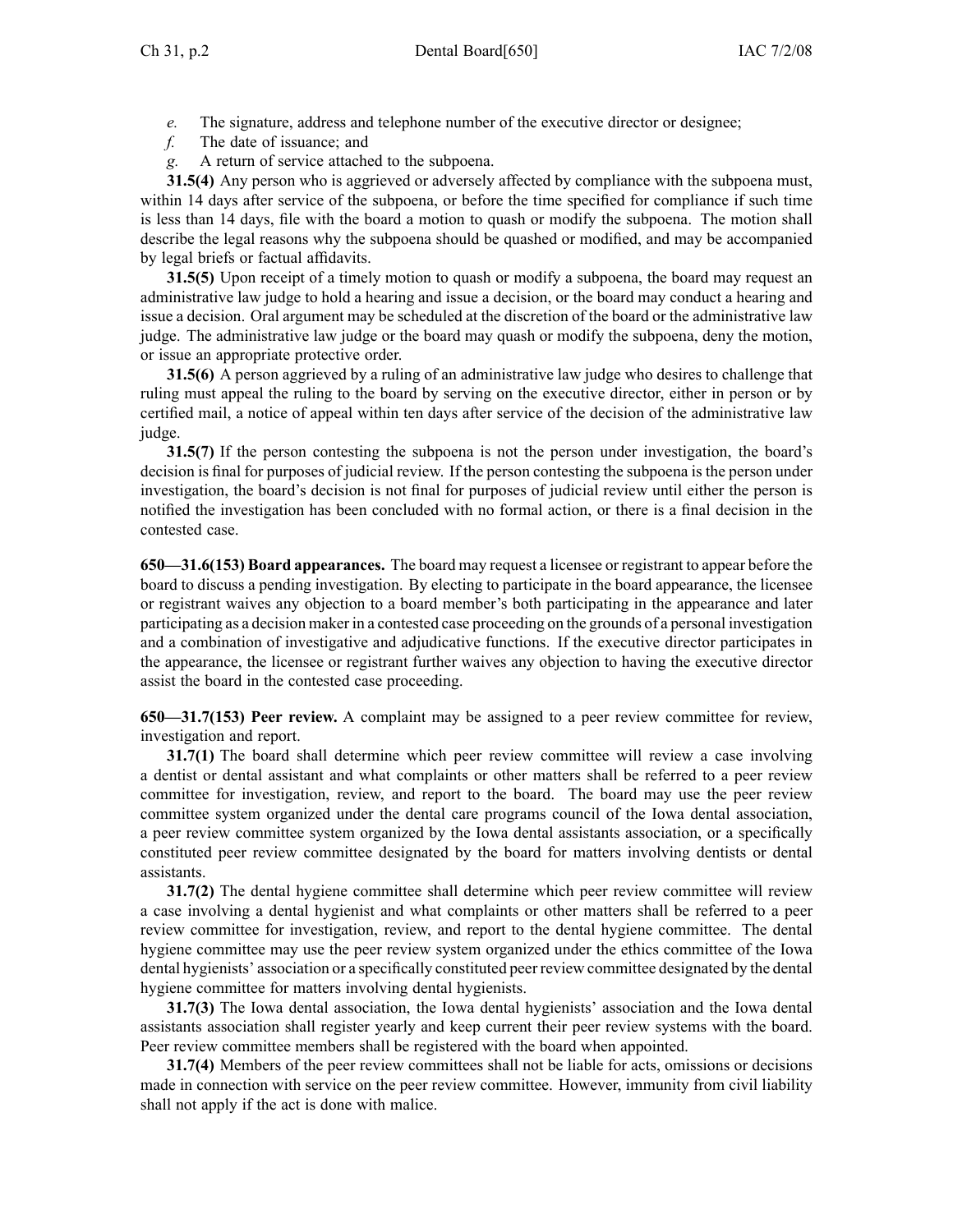## **650—31.8(272C) Duties of peer review committees.**

**31.8(1)** The peer review committees shall observe the requirements of confidentiality imposed by Iowa Code section 272C.6.

**31.8(2)** The board may provide investigative and related services to peer review committees.

**31.8(3)** A peer review committee shall thoroughly investigate <sup>a</sup> complaint as assigned and provide <sup>a</sup> written repor<sup>t</sup> to the board in accordance with the board's direction.

**31.8(4)** The peer review reportshall contain <sup>a</sup> statement of facts and <sup>a</sup> recommendation asto whether a violation of the standard of care occurred. The peer review committee should consider relevant statutes, board rules, ethical standards and standards of care in making its recommendations.

**31.8(5)** The peer review report shall be signed by the members of the peer review committee concurring in the report.

**31.8(6)** Upon completion, the peer review repor<sup>t</sup> and all investigative information shall be submitted to the board.

**650—31.9(272C) Board review.** The board shall review all investigative reports and proceed pursuan<sup>t</sup> to 650—Chapter 51.

**650—31.10(272C) Confidentiality of investigative files.** Complaint files, investigation files, all other investigation reports, and other investigative information in the possession of the board or peer review committee acting under the authority of the board or its employees or agents which relate to licensee or registrant discipline shall be privileged and confidential, and shall not be subject to discovery, subpoena, or other means of legal compulsion for their release to any person other than the licensee or registrant and the board, its employees and agents involved in licensee or registrant discipline, or be admissible in evidence in any judicial or administrative proceeding other than the proceeding involving licensee or registrant discipline. However, <sup>a</sup> final written decision and finding of fact of the board in <sup>a</sup> disciplinary proceeding shall be public record.

**650—31.11(272C) Reporting of judgments or settlements.** Each licensee or registrant shall repor<sup>t</sup> to the board every adverse judgment in <sup>a</sup> malpractice action to which the licensee or registrant is <sup>a</sup> party and every settlement of <sup>a</sup> claim against the licensee or registrant alleging malpractice. The repor<sup>t</sup> together with <sup>a</sup> copy of the judgment or settlement must be filed with the board within 30 days from the date of said judgment or settlement.

**650—31.12(272C) Investigation of reports of judgments and settlements.** Reports received by the board from the commissioner of insurance, insurance carriers and licensees or registrants involving adverse judgments in <sup>a</sup> professional malpractice action, and settlement of claims alleging malpractice, shall be reviewed and investigated by the board in the same manner as is prescribed in these rules for the review and investigation of complaints.

## **650—31.13(272C) Mandatory reporting.**

**31.13(1)** *Definitions.* For the purposes of this rule, the following definitions apply:

*"Knowledge"* means any information or evidence acquired from personal observation, from <sup>a</sup> reliable or authoritative source, or under circumstances that cause the licensee or registrant to believe that there exists <sup>a</sup> substantial likelihood that an act or omission may have occurred.

*"Reportable act or omission"* means any conduct that may constitute <sup>a</sup> basis for disciplinary action under the rules or statutory provisions governing the practice of dentistry, dental hygiene, or dental assisting in Iowa.

**31.13(2)** *Reporting requirement.* A repor<sup>t</sup> shall be filed with the board when <sup>a</sup> licensee or registrant has knowledge that another person licensed or registered by the board may have committed <sup>a</sup> reportable act or omission.

*a.* The repor<sup>t</sup> shall be filed with the board within 30 days from the date the licensee or registrant acquires knowledge of the reportable act or omission. However, in the event such reportable act or